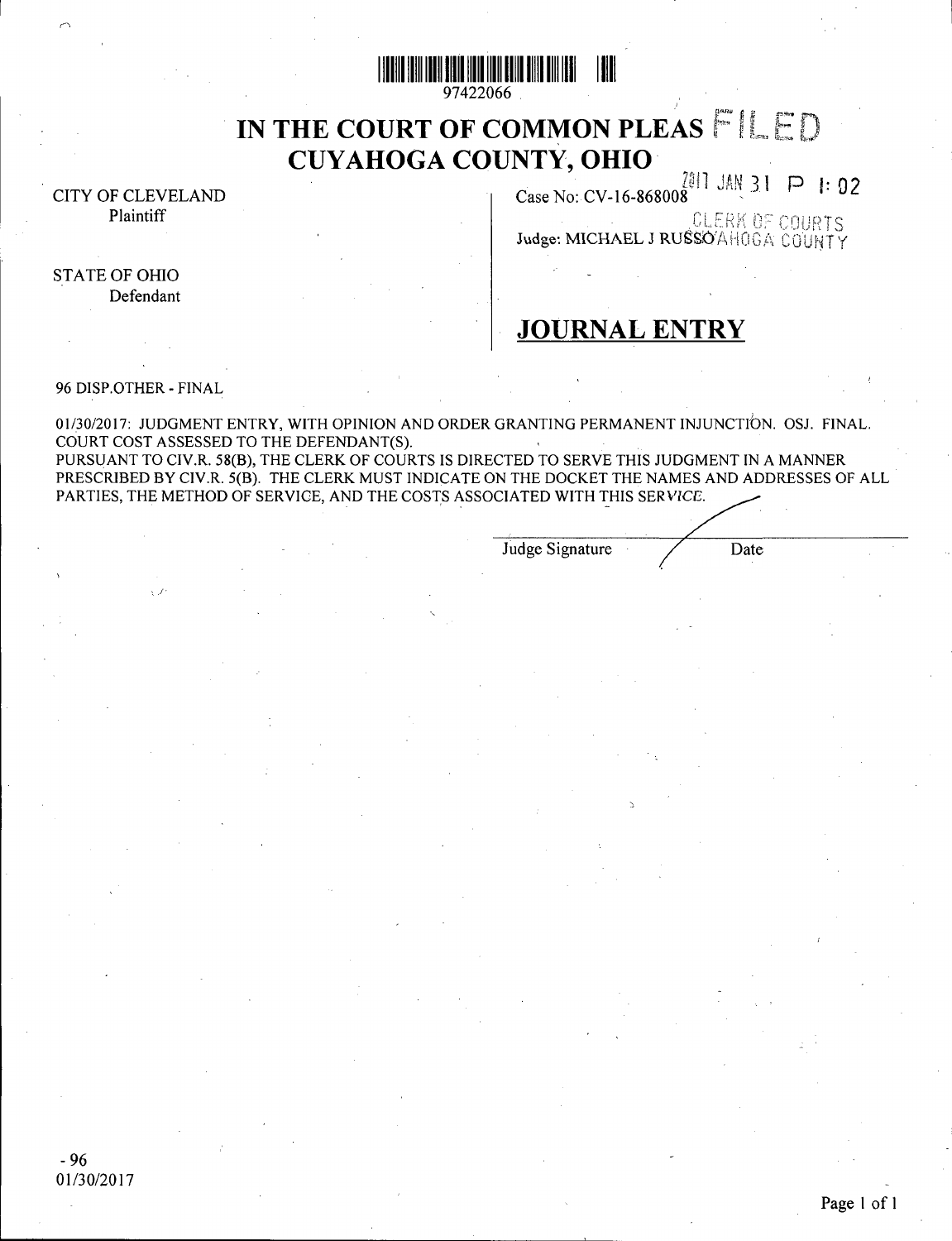| <b>STATE OF OHIO</b>     | SS:        |
|--------------------------|------------|
| <b>CUYAHOGA COUNTY</b>   |            |
| <b>CITY OF CLEVELAND</b> |            |
|                          | Plaintiff, |
| Vs.                      |            |
| <b>STATE OF OHIO</b>     |            |

Defendant.

# IN THE COURT OF COMMON PLEAS

CASE NO. CV-16-868008

JUDGMENT ENTRY, WITH OPINION **AND ORDER GRANTING** PERMANENT INJUNCTION

This cause is before the Court on plaintiff city of Cleveland's ("City") verified complaint for Declaratory Judgment, Temporary Restraining Order, and Injunctive Relief and "Motion for Temporary Restraining Order and for Preliminary and Permanent Injunction," filed August 23, 2016. The defendant, state of Ohio ("State"), responded by brief on August 25, 2016. An expedited hearing was held on August 26, 2016. On August 30) 2016, the Court granted the City's motion for preliminary injunction and set the matter for a full trial on November 7, 2016. The parties filed a stipulation waiving further argument or submission of evidence on October 6, 2016, and the court considers all evidence from the preliminary injunction hearing and the pleadings and other filings of the parties.

The Court grants the City's motion for permanent injunction arid finds judgment in favor of the city of Cleveland and against the state of Ohio on the City's complaint for the reasons explained below.

1) FACTS

OnJune 10, 2003, the City enacted Cleveland Codified Ordinance Chapter 188 (CCO 188), commonlycalled the Fannie Lewis Law, through the passage of City Ord. No. 2031-A-02. The Fannie Lewis Law establishes certain labor requirements for construction contracts that are placed for bid by the City. CCO §§188. Specifically, it requires that a minimum of 20% of the total work hours performed under a construction contract be performed by Cleveland residents, and that no fewer than 4% of those resident work hours be performed by low-income persons. CCO §188.02(a). Such terms are further defined by the ordinance. *Id*. At the time of its passage, this ordinance comported with state, laws R.C. §153.013 and §5525.26.

On May 11, 2016, the 131<sup>st</sup> Ohio General Assembly passed H.B. 180 which is intended "to enact section 9.49 and to repeal sections 153.013 and 5525.26 of the Revised Code to prohibit a public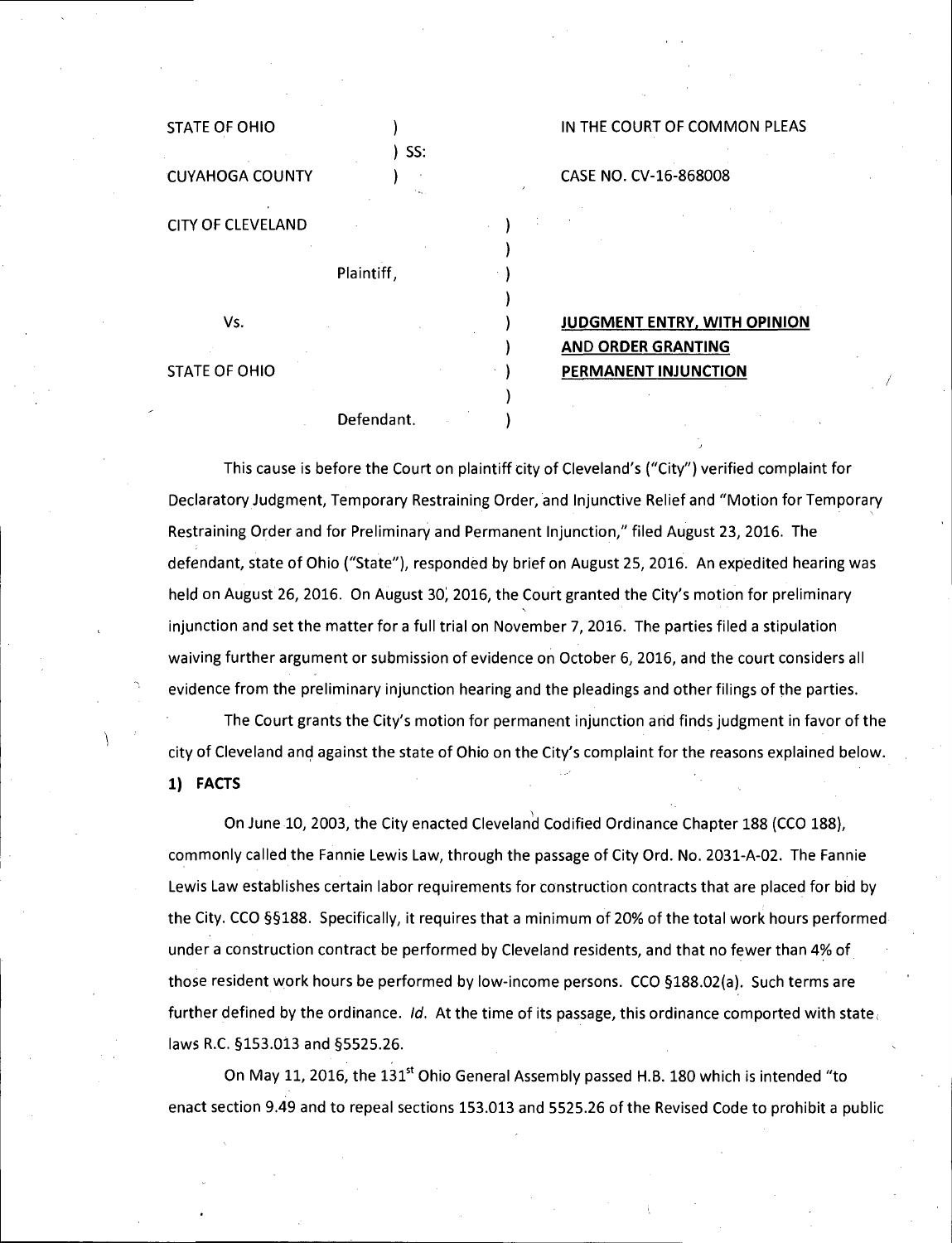authority from requiring a contractor to employ a certain percentage of individuals from the geographic area of the public authority for the construction or professional design of a public improvement." H.B. 180. On May31, 2016, the Governor of Ohio signed the bill into law and was scheduled to become effective on August 31, 2016. The statute preempts and restricts local authority in the establishment of the terms of contracts for public improvements, and it would prohibit the City's enforcement of the Fannie Lewis Law. The General Assembly declared its intent to recognize Section 34 of Article II of the Ohio Constitution with this act. The City seeks a declaration that R.C. § 9.49 was improperly characterized as arising under Ohio Constitution, Article II, § 34, and that the statute otherwise violates the City's Home Rule authority under Ohio Constitution, Article XVIII, § 3.

# 2) PERMANENT INJUNCTION

#### *a) OhioConstitution, Article II, <sup>34</sup>*

Article II, Section 34 of the Ohio Constitution empowersthe General Assembly to enact laws "providing for the comfort, health, safety and general welfare of all employees; and no other provision of the constitution shall impair or limit this power." "Section 34 is a 'broad grant of authority to the legislature to provide for the welfare of all working persons'." *Lima v. State,* 122 Ohio St. 3d 155, 2009-Ohio-2597, 909 N.E. 2d 616, ¶ 11. In *Lima*, the Ohio Supreme Court upheld R.C. § 9.481, which prohibits any political subdivision from requiring an employee to reside in any specific area ofthe state as a condition of employment. *Id.* at **1**.

The State of Ohio relies heavily on *Lima*to support its contention that H.B. 180 prohibits residency requirement and was properly enacted under the Ohio Constitution. In *Lima* and the line of cases on which the Supreme Court relied to make its determination, the cases considered residency requirements for municipal employees, mandatory collective-bargaining arbitration for employees, and police pension funds for police employees. *Id.* at **1** 12. In contrast, the Fannie Lewis law does not contain any residency requirements for employees of the political subdivision, nor does the law require the City's contractors to set any resident requirements for their employees; instead the Fannie Lewis Law sets thresholds for those persons assigned to work on public projects. These workers may or may not be employees of those businesses who contract with the city. There is no condition to employment or contract that the workers for the construction company reside in any specific area of the state.

The Court finds that H.B. 180 was improperly enacted because it does not provide for the comfort, health, safety, and welfare of employees; rather, H.B. 180 seeks only to dictate the terms by

 $\overline{2}$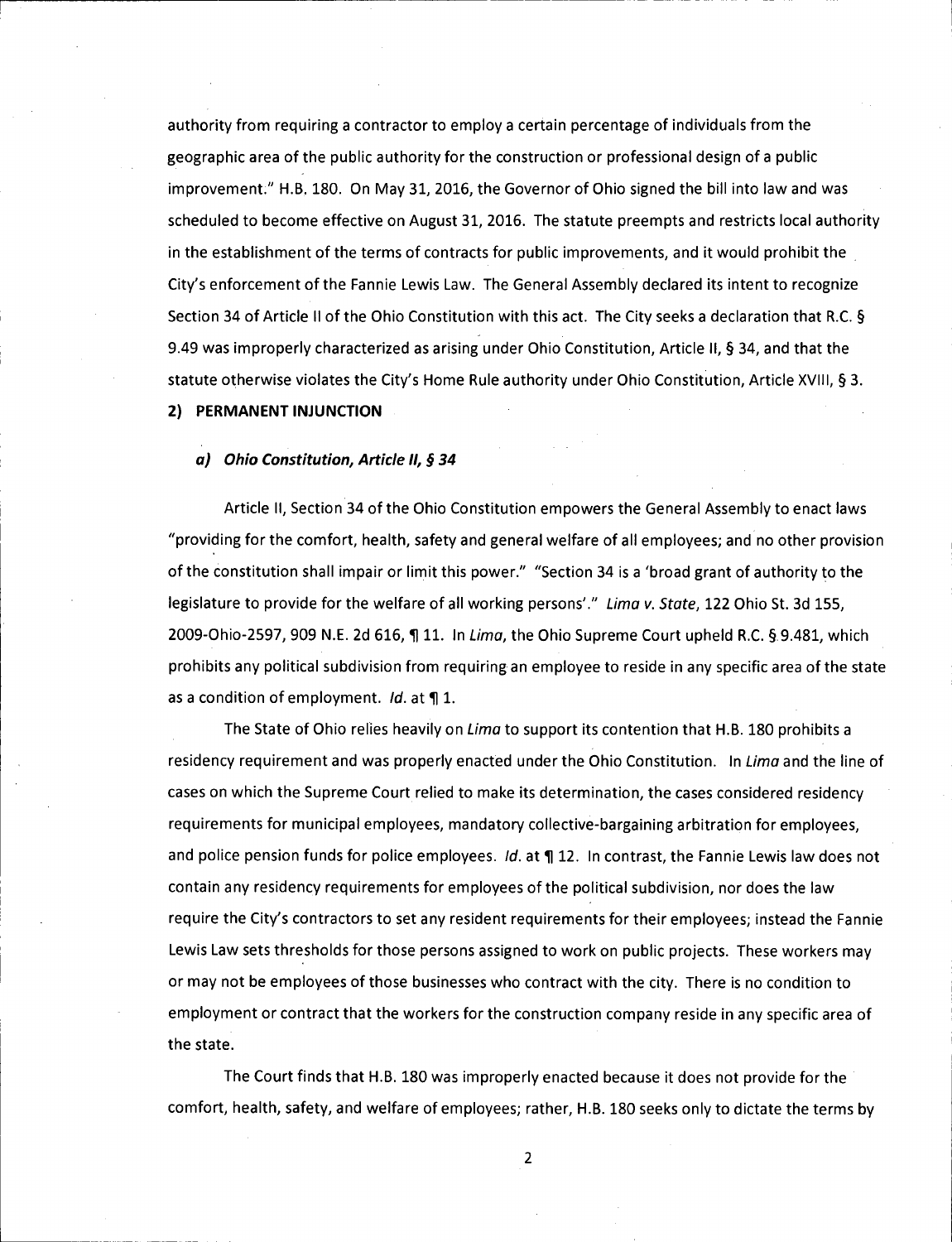which municipalities may contract for workers in construction projects within their realm. There are no protections afforded to employees under H.B. 180, and no portion ofthe bill relates to the comfort, health, safety or general welfare of these contractors. Because the Court finds that the General Assembly had no authority to enact this statute under Ohio Constitution Article II, Section 34, the Court next must consider whether this statute unconstitutionally interferes with the City's Home Rule authority under Ohio Constitution, Article XVIII, Section 3.

#### *b) Ohio Constitution, Article XVIII, § 3-Home Rule authority*

There is a three-part test to determine whether a provision of a state statute takes precedence over local ordinance. *See City ofCanton v. State,* 95 Ohio St. 3d 149, 2002-Ohio 2005, 766 N.E.2d 963, ¶9. A state statute takes precedence over a local ordinance when 1) the ordinance is in conflict with the statute; 2) the ordinance is an exercise of the police power, rather than of local selfgovernment; and 3) the statute is general law. *Id.*

#### i) Conflict

The parties do not dispute that the ordinance and statute conflict, so the Court will now determine if the ordinance is an exercise ofthe police power. The Court notes, however, that R.C. H.B. 180 limits its scope only to "laborers" whereas CCO 188 seemingly encompasses all persons employed in the course of a construction project. Additionally, it is not clear that H.B. 180 applies to subcontractors as well as general contractors, which is made clear in CCO 188. Finally, CCO 188 applies to any agreement where the city "grants a privilege" or expends funding, and the Court contemplates whether this could apply to the permitting of private construction contracts, whereas H.B. 180 specifically only applies to public projects by a public authority.

#### ii) Exercise of Police Power

"Municipalities [] have authority to exercise all powers of local self-government and to adopt and enforce within their limits such local police, sanitary and other similar regulations as are not in conflict with the general laws." Ohio Const., Article XVII, Section 3. Police-power ordinances "protect the public health, safety, or morals, or the general welfare ofthe public." *Ohioansfor Concealed Carry, Inc. v. City ofClyde,* 120 Ohio St. 3d 96, 2008-0hio-4605, 896 N.E. 2d 967. This ordinance was passed under the authority of "the rights of the City as a Charter City to address legitimate welfare and poverty issues that were found to exist in the City" as an exercise of the City's Home Rule authority.

 $\overline{3}$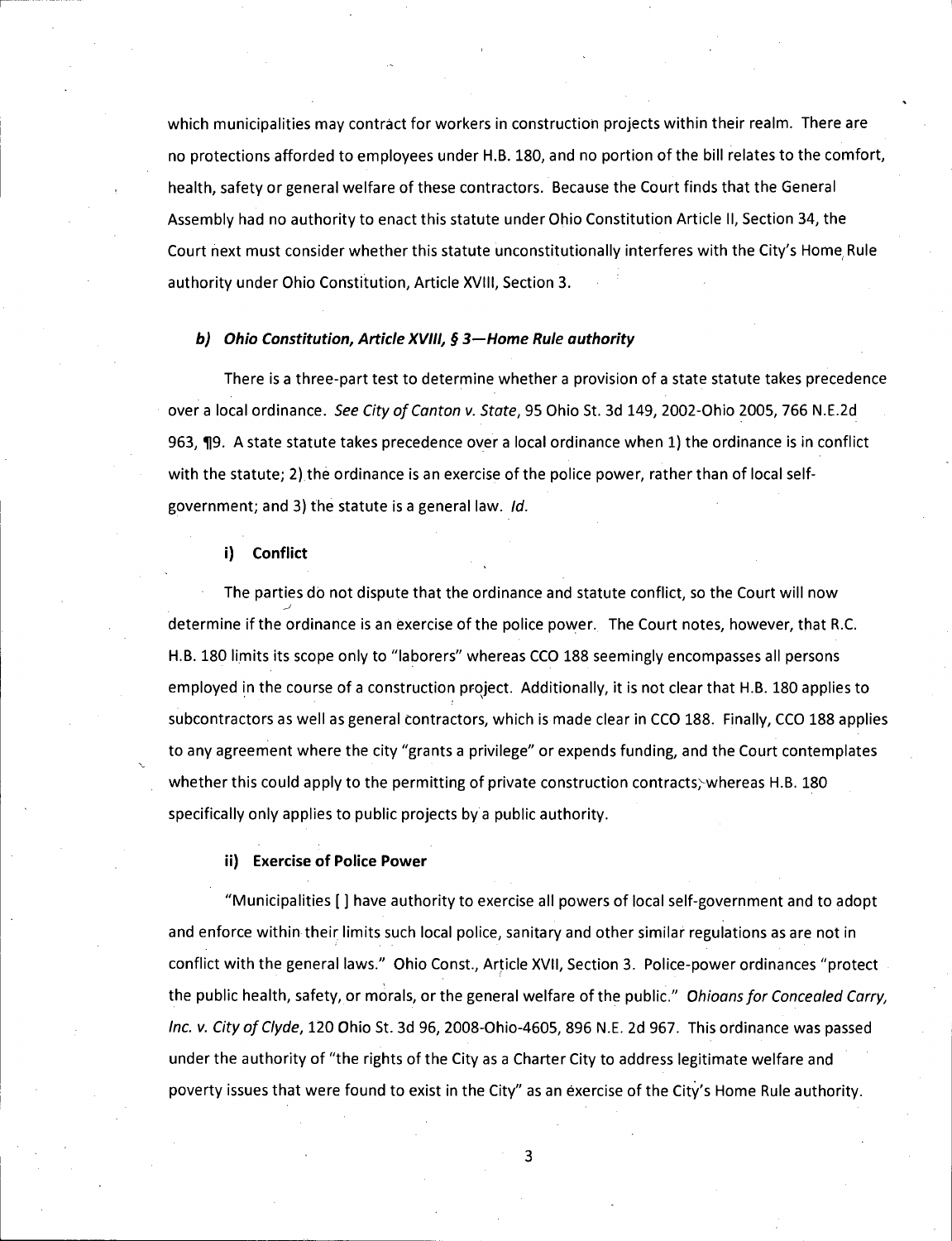Contrary to the position taken by the State, the Court finds that this ordinance is not a residency requirement for citizens as prohibited by *Lima.* The City provided evidence at the preliminary injunction hearing that the number of residents working for a contractor has no bearing in awarding of the contract, and that any contractor on any project mayemploy between zero and 100%of Cleveland residents. The Court finds that while the Fannie Lewis Law benefits City residents, it is not a use of the City's police power. It does not protect the general welfare of the public. Rather, it is a job creation tool exercised by the City when public funds are expended. The Fannie Lewis Law is an exercise of local self-government to create contracting requirements within the municipality of Cleveland.

#### iii) General Law

Even if the ordinance were an exercise of police power rather than of self-government, the statute is not general law as determined by the Ohio Supreme Court in *City ofCanton,* supra. To constitute a general law for the purposes of home-rule analysis, a statute must: 1) be part of a statewide and comprehensive legislative enactment; 2) apply to all parts of the state alike and operate uniformly throughout the state; 3) set forth police, sanitary, or similar regulations, rather than purport only to grant or limit legislative power of a municipal corporation to set forth police, sanitary, or similar regulations; and 4) prescribe a rule of conduct upon citizens generally. *Id.* at ¶21. For the reasons below, the Court finds that R.C. H.B. 180 is not a general law and must cede to OCC 188 pursuant to the City's constitutional Home Rule authority.

#### *(1)* STATEWIDE AND COMPREHENSIVE LEGISLATIVE ENACTMENT

The Court finds that H.B. 180 is not part of a comprehensive and statewide legislative scheme. The State argues that there are chapters full of statutes relating to construction in the revised code. The statute in question, however, does not relate to construction. It was enacted, according to the General Assembly, for the betterment of all employees. The Court finds that H.B. 180 is piecemeal in both its intent and application. For example, H.B. 180 does not serve the betterment of the Cleveland citizens who have benefited under OCC 188. The employees who the State wrongfully argues are being excluded from employment in Cleveland are no more likely to be employed under either OCC 188 or H.B. 180.

#### *(2)* APPLYSTATEWIDE ANDOPERATE UNIFORMLY

The Court finds that R.C. H.B. 180 applies statewide and operates uniformly.

4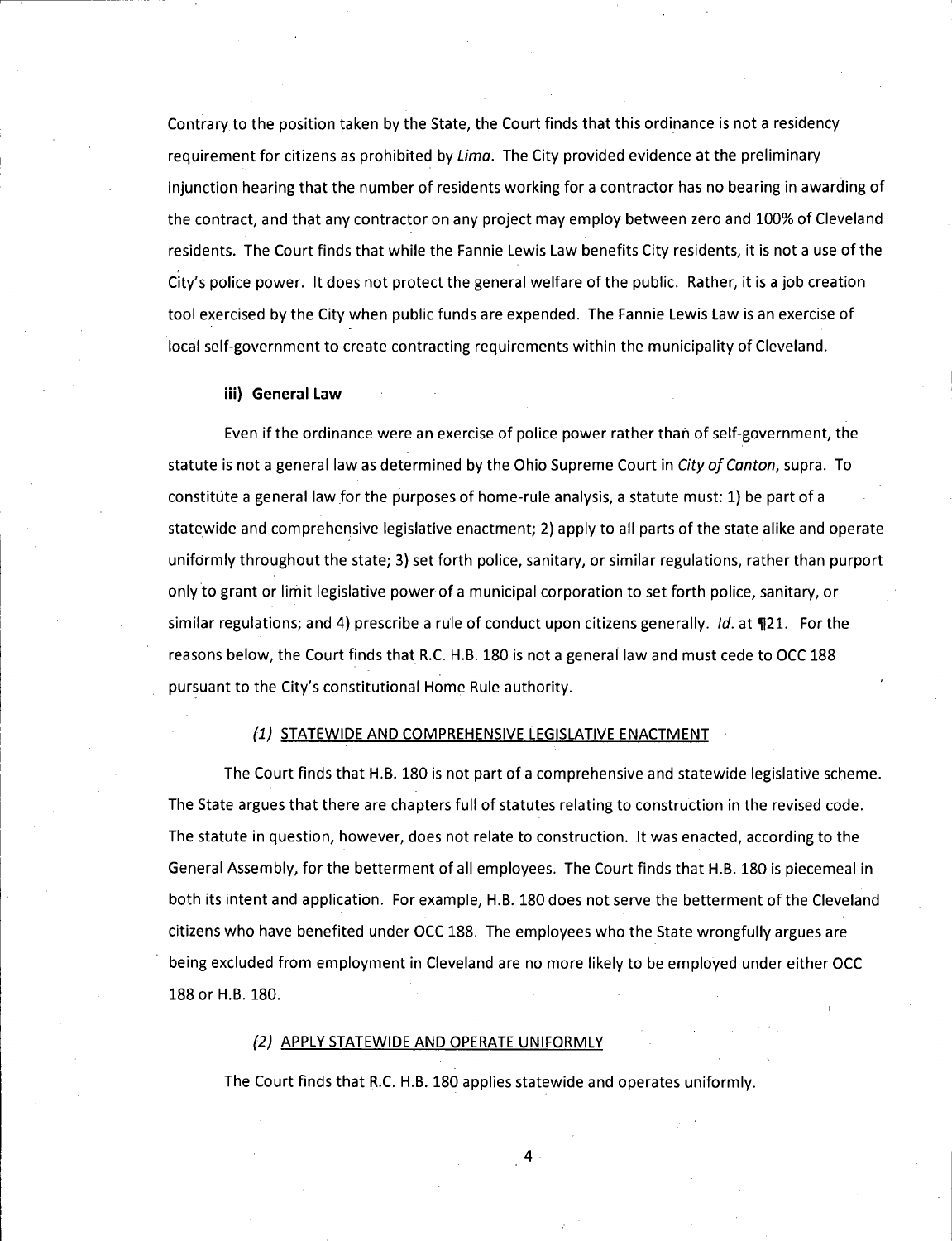#### *(3)* POLICE POWERV. LIMITATION OF HOME RULE

The Court finds that the enactment of H.B. 180 was undertaken to limit Home Rule authority as it relates to construction contracts. The State purports to label the law as relating to residency requirements in order to avoid a Home Rule analysis and argues such, but the Court finds the State's argument disingenuous. The statute provides no police, sanitary, or similar regulations. After more than a decade of successful application of the Fannie Lewis Law, the State is attempting to abrogate the City's self-rule through the passage of H.B. 180. The State argues that the City should have been barred from injunctive relief because it waited until the week before the law becomes effective to file its motion. The Court finds that argument unpersuasive when the City has filed its Complaint before H.B. 180 takes effect, but when the State enacted H.B. 180 more than *<sup>12</sup> years* after the Fannie Lewis Law was passed.

#### (a) PROSCRIBES A GENERAL RULE OF CONDUCT

The Court finds that H.B. 180 fails to proscribe a general rule of conduct for citizens across the state. Instead, it proscribes requirements that municipalities must follow when contracting with construction companies. There is no text in H.B. 180 that is directed toward employees or contractors.

c) IRREPARABLE HARM TO THE PLAINTIFF

The Court finds that denying the City's motion would cause irreparable harm to its ability to exercise its Home Rule authority as a Charter City under Ohio Constitution, Article XVIII, Section 3 and to promote programs within its boundaries that address economic disparity. The Court further finds that it would harm the City as well as its residents and businesses that contract with the City should the status quo be altered.

d) INJURY TO OTHERS

The City presented testimonial evidence as to current, ongoing, and prospective contracts that would be affected by the enactment of H.B. 180. The Fannie Lewis law is well-known amongst prospective construction contractors. The Court further finds no evidence of other people whowould be injured by maintaining the status quo.

e) SERVICE OF THE PUBLIC INTEREST

In addition to the evidence presented by the City regarding the contracts that would be effected by the enactment of H.B. 180, the City further provided evidence ofthe benefits provided to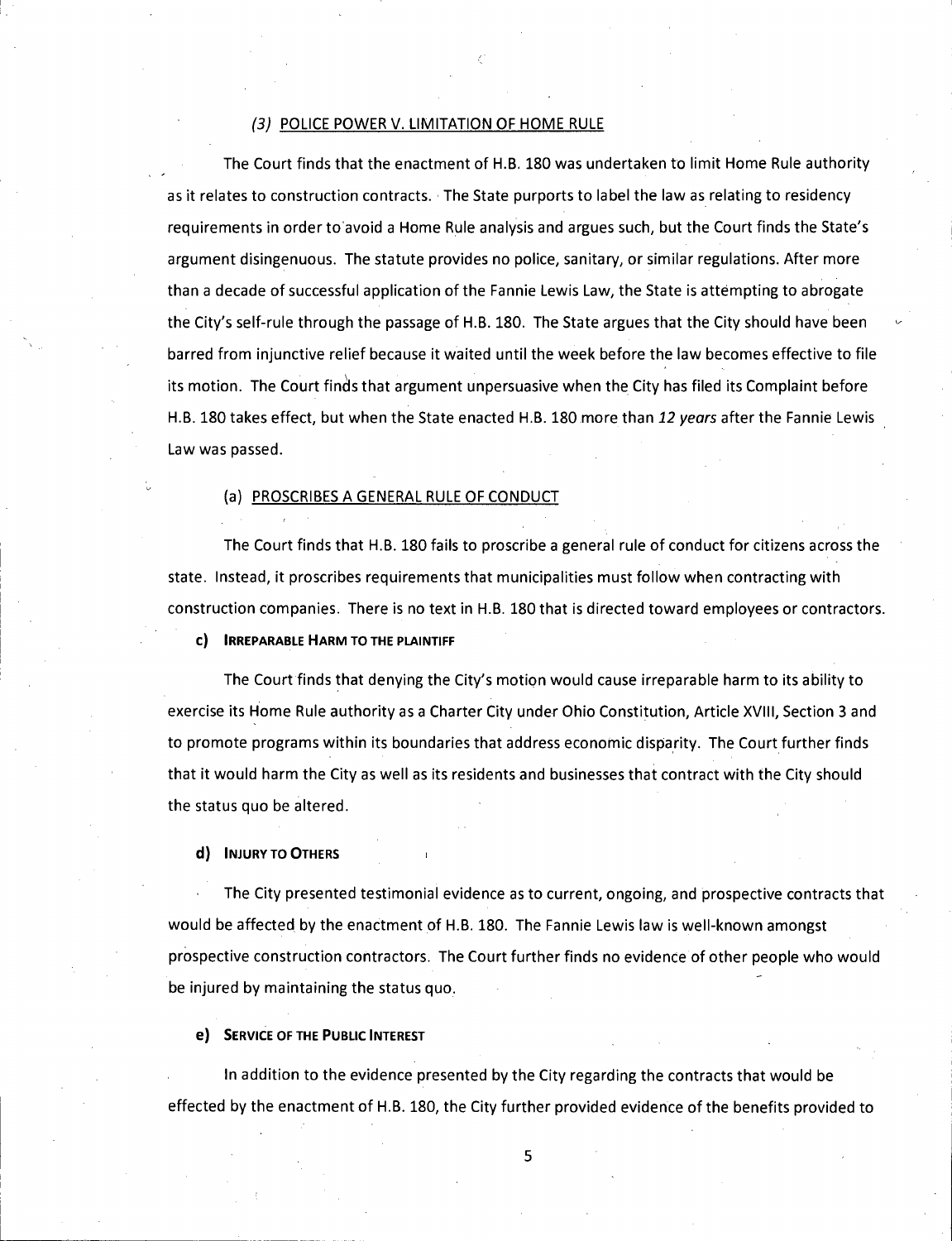residents from the penalty and enforcement section of CCO 188. The Court finds that the public interest would be well served by maintaining the status quo.

## 3) CONCLUSION

Having reviewed the papers and exhibits filed in support of and in opposition to the City's motion, and having considered argument and evidence presented at the hearing, and balancing all the determinative factors for an injunction, the Court finds the evidence weighs in favor of issuing the order, and the City's motion for a permanent injunction is granted. The Court finds the following:

- 1) The General Assembly's reference to Article II Section 34 of the Ohio Constitution as a justification for enacting H.B. 180 is improper, not well taken, and unconstitutional.
- 2) H.B. 180 violates the Ohio Constitution by infringing upon the City's Home Rule powers of local self-government.
- 
- 3) H.B. 180 is not general law and violates the Ohio Constitution by infringing upon the City's Home Rule authority to adopt and enforce within the City's limits such local police, sanitary and other similar regulations, as are not in conflict with the general laws.

Judgement on all claims is hereby rendered in favor of the City of Cleveland and against the State of Ohio on all claims. The State of Ohio is hereby immediately and permanently restrained and enjoined from enforcing H.B. 180 and R.C. §9.49. This order is binding upon the parties to the action, their officers, agents, servants, employees, attorneys, and those persons in active concert or participation with them who receive actual notice of the order whether by personal service or otherwise. Pursuant to Ohio Civil Rule 65(C) no security was required of the City, and therefore does not need to be returned.

So ordered.

Michael J. Russo, Judge

*/-£}' 2a/7* Date